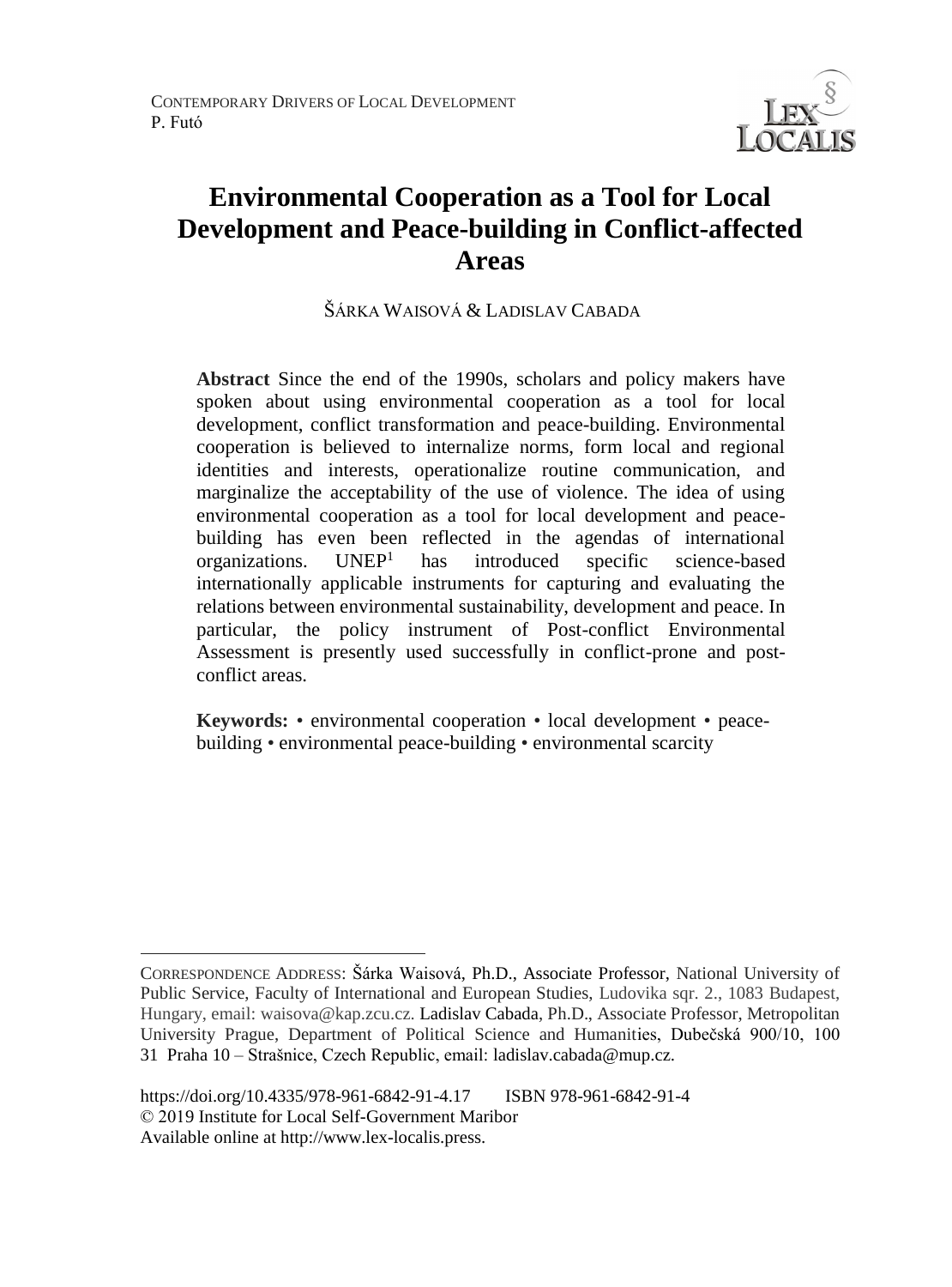### **1 Introduction**

Environmental cooperation as a political issue has a short but rich history. Environmental issues penetrated the political agenda in the mid-1960s in various forms and have since stayed on the agenda of international and national politics. One of the newest ideas is that of using environmental cooperation as a tool for peace-building and development, particularly in post-conflict or conflict-prone areas. This idea arose in the 1990s in connection with efforts to seek more effective tools for fostering sustainable development and conflict resolution. Analyses of environmental cooperation in underdeveloped and conflict-affected areas were first conducted in the first half of the 1990s. The first proponents (e.g., A. Westing) often worked as environmental experts and propagated the idea of so-called natural peace parks. These conservation areas were established with the aim of protecting local ecosystems from the impacts of armed conflict. During the last decade, several peace parks have been established, such as the Sierra del Condor Park between Peru and Ecuador, the Kashmiri Siachen Glacier Park between India and Pakistan, and the Demilitarized Zone between North and South Korea.

The idea of peace parks was elaborated in connection with the resolution of conflicts caused by disputes about natural resources and raw materials. Particular attention has been paid to conflicts over water, diamonds, coltan,<sup>1</sup> and tropical timber (Le Billon 2009; Matthew *et al.* 2002). Later, some authors (for example, Conca and Dabelko 2002; Wallace and Conca 2012) and consequently policy-makers (e.g. within the World Bank, UNDP and UNEP; Westing 2010) began to consider the possibility of using environmental cooperation as a tool for local development, conflict transformation and peace-building.

This deliberation is based on the presumption that conflict and cooperation can coexist and that a cooperative approach to planning, management, and the use of environmental resources can boost development, confidence, communication, and interactions between conflict parties and contribute to the transformation of threats and uncertainties (see Box 1). According to supporters of the idea, environmental cooperation helps to internalize norms, form local and regional identities and interests, operationalize routine communication, and marginalize the acceptability of the use of violence (Brock 1991). In other words, environmental cooperation is perceived as a tool for (local) development, conflict transformation and resolution because it enables institutional and behavioral transformations and changes in the approaches of the affected actors.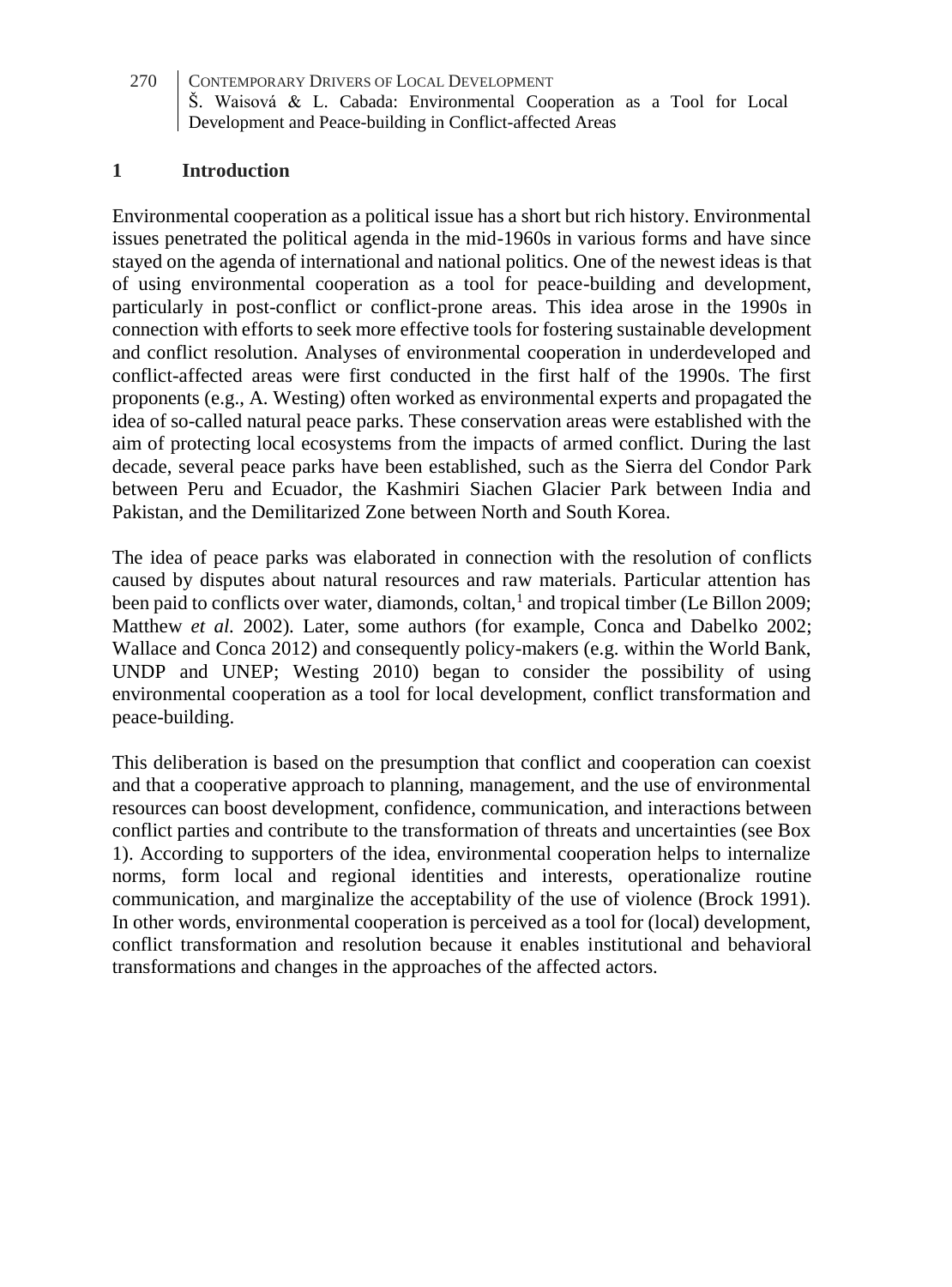# **Box 1:** Dominican Republic and Haiti**<sup>2</sup>**

*UNEP and UNDP accompanied the Governments of Haiti and the Dominican Republic in undertaking a detailed assessment of their border area. Economic and resource inequalities between the two countries are the cause of many of the transboundary problems that have been identified in the border zone. Several of the identified issues related to the environment and the use of natural resources also raise the short-term but significant risk of instability and conflict regarding the relations between the two countries. Fourteen related recommendations were developed with and accepted by the two governments. The recommendations are expected to reduce chronic poverty and hunger in the border zone while promoting more sustainable livelihood practices and enhancing the resilience of the population to shocks and stresses. They also contribute to preserving peaceful relations between the two countries through increased national and local level bilateral cooperation that will reduce tension and the risk of conflict over border zone issues.*

Ideas about the positive effects of environmental cooperation on local development, confidence building and conflict transformation proceed from the fact that there exists a relationship between environmental cooperation and other forms of cooperation, or, better said, that environmental issues can hardly be separated from other problems that local communities are challenged by. Many scholars and policy-makers believe that ecological interdependencies create social relationships upon which local communities can capitalize and that these interdependencies can create win-win circumstances. Environmental issues are closely related to the other areas of life of local communities such as the level of development, the structure of the economy, the culture of the community, human rights policy and the security situation (see Table 1).

For example, we have evidence that involuntary migration flows such as the flights that occur before violence or famine have significant negative environmental effects: people who leave their homes without funds and property often loot the localities they move into; they may also cut down trees for fuel and hunt the local animal population for food. In a short time this can lead to the widespread environmental degradation of the hosting area. This was experienced in the Virunga national park on the border between Rwanda and The Democratic Republic of the Congo (DRC); Rwandese fleeing before the 1994 genocide found shelter in the region and within a few months decimated the population of mountain gorillas and cut down a large area of rainforest. Concurrently, the high level of insecurity in the region caused mainly by the ongoing attacks of small militia groups made the protection of the natural park and of the rainforest impossible.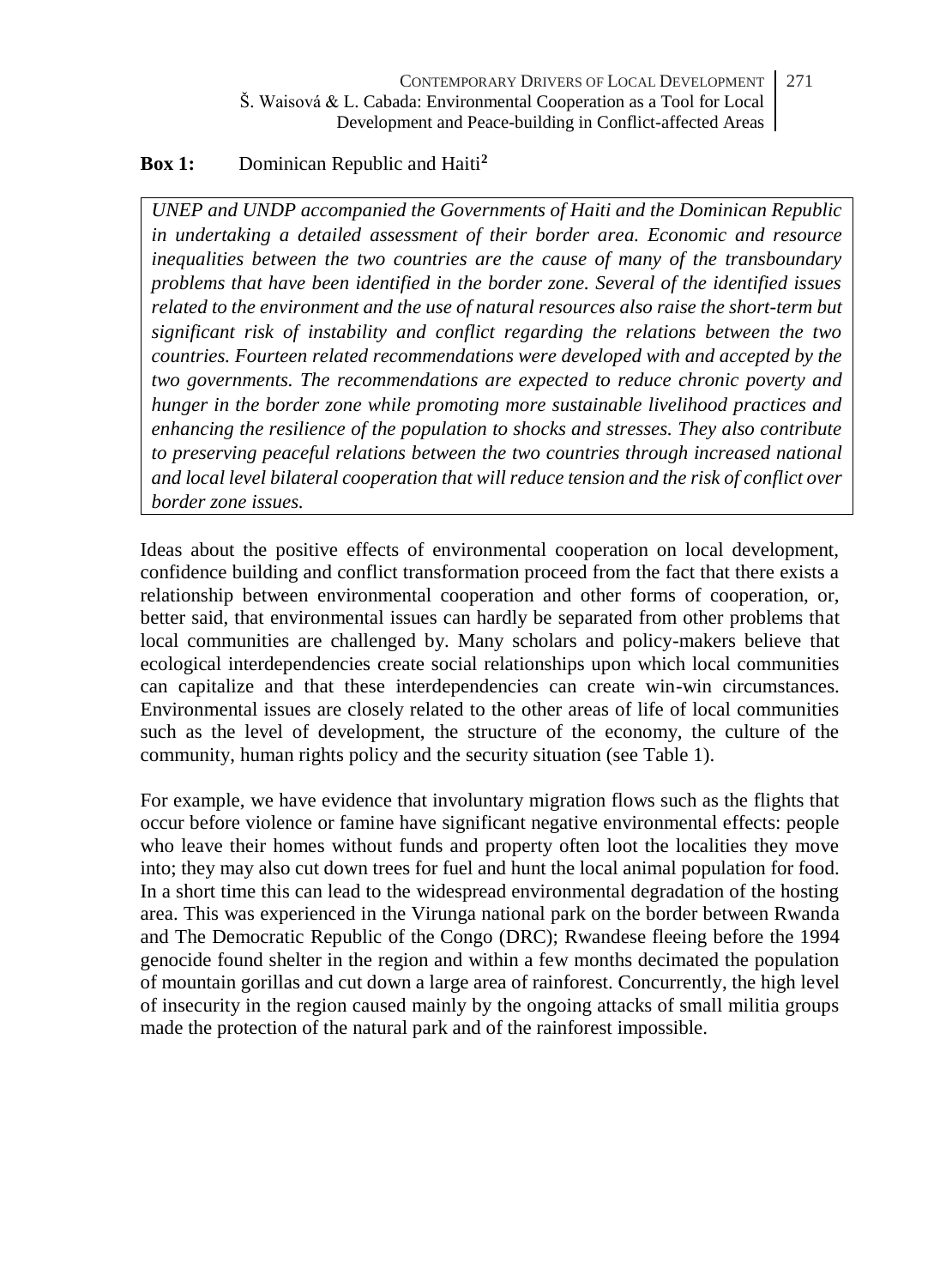- 272 CONTEMPORARY DRIVERS OF LOCAL DEVELOPMENT Š. Waisová & L. Cabada: Environmental Cooperation as a Tool for Local Development and Peace-building in Conflict-affected Areas
- **Table 1:** Examples of the relationship between environmental issues and other thematic areas

|                                      | <b>Climate change and</b><br>global warming                                            | Deforestation and land<br>degradation                                            | <b>Water scarcity</b>                                                                                        |
|--------------------------------------|----------------------------------------------------------------------------------------|----------------------------------------------------------------------------------|--------------------------------------------------------------------------------------------------------------|
| <b>Environment</b><br>and ecosystems | Change in ecosystems,<br>droughts, floods, loss of<br>animal species                   | Loss of endemic<br>species, local water<br>scarcity                              | Change in local<br>climate, droughts, loss<br>of natural<br>environment and<br>endemic species<br>(wetlands) |
| <b>Security and</b><br>threats       | Rise in ocean level and<br>loss of territory and<br>agricultural land, lack<br>of food | Landslides and<br>torrential rains endanger<br>settlements and<br>infrastructure | Water conflicts                                                                                              |
| <b>Development</b><br>and poverty    | Hits poorest countries<br>and poor people hardest                                      | Rise in environmental<br>refugees, loss of natural<br>environment                | Loss of agricultural<br>land, lower yield, rise<br>in number of<br>environmental<br>refugees                 |
| <b>Trade and</b><br>economics        | Change in trade routes,<br>unstable weather<br>conditions                              | Regional and local<br>resettlement, rise in<br>poverty over long term            | Increases in water<br>prices, need to rebuild<br>water and sewage<br>infrastructure                          |

Source: Authors' construction.

As it is evident from Box 1, the idea of using environmental cooperation as a tool for local development, conflict transformation and peace-building has intrigued not only researchers, but also international institutions. It appears on the agenda of the  $OSCE<sup>3</sup>$ (under the term "environmental confidence building"), UNEP (under the term "environmental peacebuilding"), and at the World Bank, the Asian Development Bank, the European Union, NATO,<sup>4</sup> international environmental agencies, and many nongovernmental organizations (for example, the World Wildlife Fund and MacArthur Foundation) (ADB<sup>5</sup> 2019 and GMS CEP<sup>6</sup> 2019; Van Dijck 2012; IUCN<sup>7</sup> 2013; MacArthur Foundation 2019; OSCE 2012; UNEP 2009).

Despite the growing number of projects that involve the use of environmental cooperation as a tool for local development and peace-building and growing interest among scholars about the issue, the assumptions about the conditions for the establishment of environmental cooperation and its operation in underdeveloped conflict-prone or conflict-affected areas are quite unclear. Little is also known about how the idea of using environmental cooperation as a tool for local development and peace-building developed, and how it is used in practice today. This gap is filled by this chapter. We first present the development of the approach of "environmental cooperation as a tool for local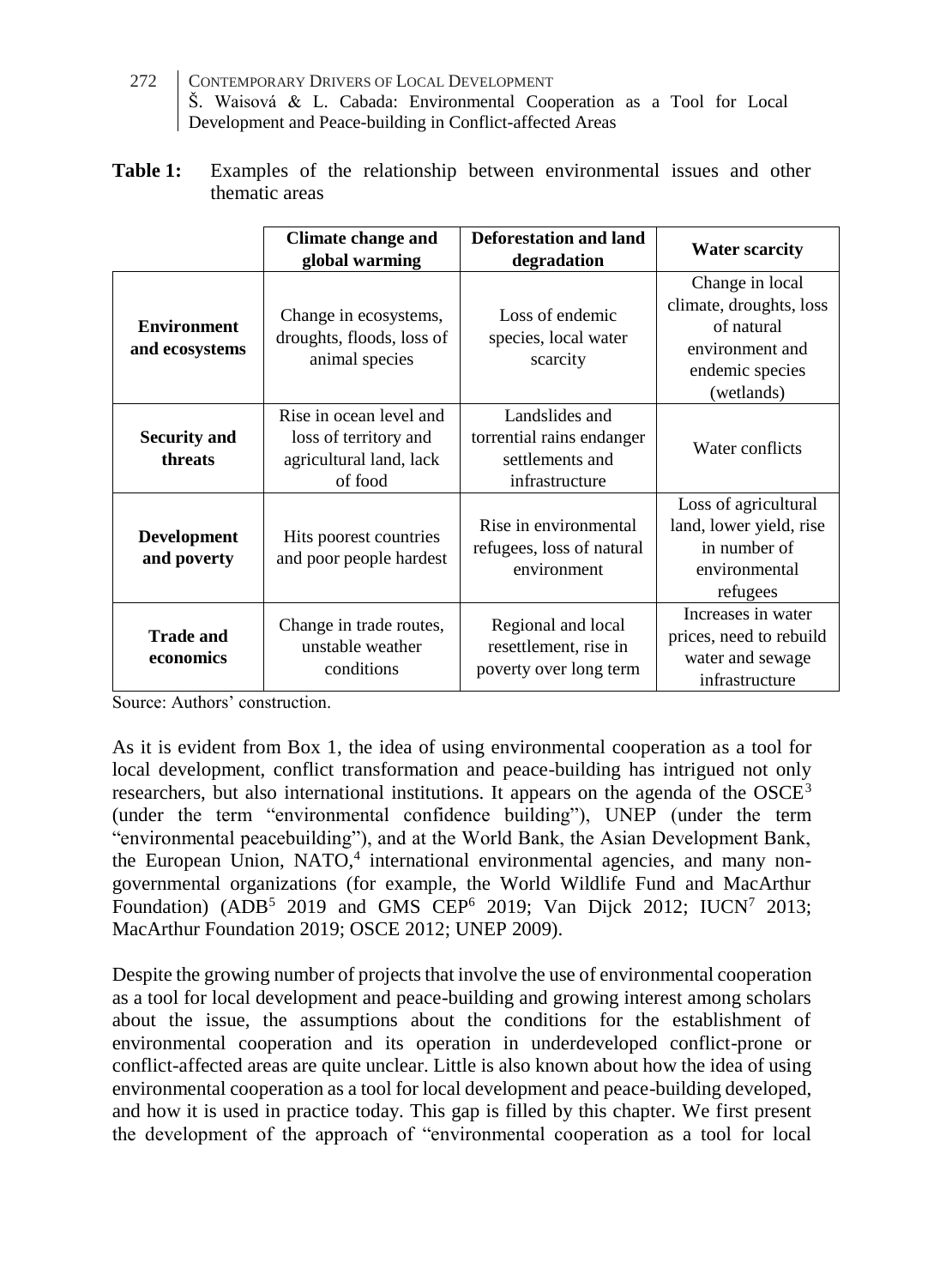development and peacebuilding" and offer a critical analysis of the literature on the issue. Second, attention is paid to "environmental assessments" and to "post-conflict environmental impact assessment," which are the basic practical instruments of UNEP for identifying the links and interdependencies between environment, security and development in specific areas.

# **2 Environmental cooperation as a tool for local development and peacebuilding: history and criticism of the approach**

In this chapter we will proceed chronologically, analysing how considerations of the relationship between environment, security, conflict and underdevelopment have evolved over time. We cover the most relevant academic texts and documents of international governmental and nongovernmental organizations, as well as those of think tanks and national responsible bodies.

Environmental issues became a part of security studies during the 1950s and part of the agenda of international politics during the 1960s. During this period authors such as Harrison Brown (1954) studied the relationship between environmental changes and security, but without the explicit use of this terminology. Development studies incorporated environmental issues a decade later, at the beginning of the 1970s. In development assistance and policy-making, both issues have been strongly linked since the 1990s when Finland suggested adding to the existing Official Development Assistance concept a broader concept of concessional resource flows for development, humanitarian and environmental purposes, and when scholars and practitioners started to talk about the environmental assessment of development projects and the "greening of development assistance".

One of the first pieces of work to connect the environment with development and security was a book published in 1972 by Donella H. Meadows, Dennis L. Meadows, Jørgen Randers and William W. Behrens called *the Limits to Growth*, which predicted that the options for the development of human populations are limited by the amount of resources that are available. The oil crisis of 1973 proved some of Meadows' theses to be correct and the matter of the relationship between security, resource availability, development, and the state of the environment became a subject of political debate and academic research.

At the turn of the 1970s, the issue of security began to penetrate the debates of ecologists and environment experts. After experiencing the Vietnam War, the world started to pay attention to the negative impact of warfare on the environment. During the 1970s and 1980s environmental topics became a common part of the international agenda. The first Earth Summit took place in 1972; in 1973 the United Nations Environment Programme was established; the United Nations Conference on Human Settlements HABITAT took place in 1975; and in 1982 the UN General Assembly adopted the World Charter for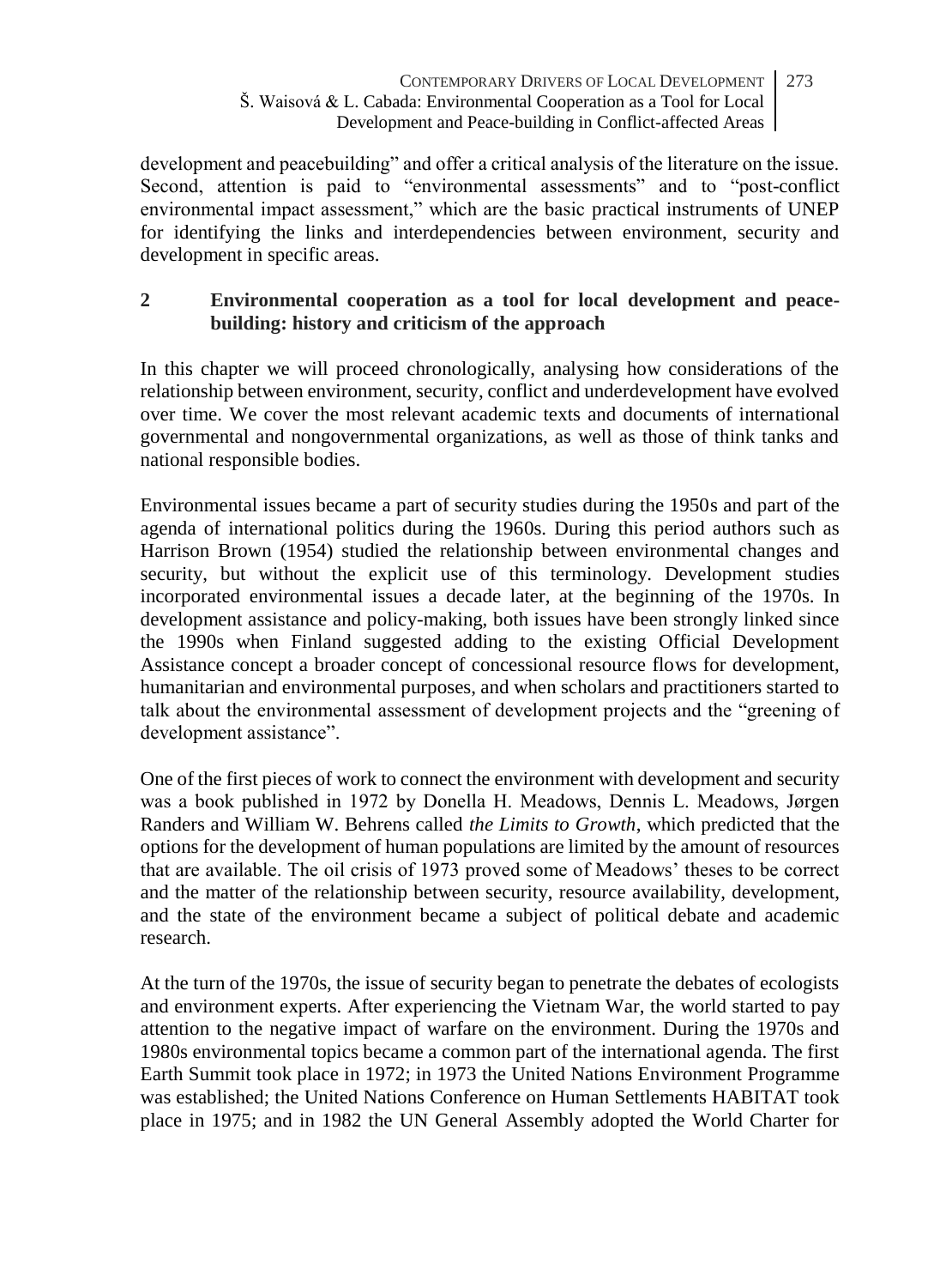Nature. In 1980, the UN Commission led by W. Brandt published the report *North-South: A Program for Survival* (ICIDI<sup>8</sup> 1980), which discussed the necessity of connecting development-related considerations with the protection of the environment and natural resources. In 1987, G.H. Bruntland's commission published the report *Our Common Future*, in which the necessity for the protection of the environment and natural resources was articulated in connection with the term "sustainable development" (WCED<sup>9</sup> 1987).

These events, changes, and developments led to the rise of so-called new political ideologies, such as environmentalism, including deep ecology and ecofeminism, and paved the way for debates about the environment and natural resources in security and development studies, as well as policy-making. Since the end of the 1980s the idea of the relationship between the environment, (in)security and (under)development was further developed and resulted in a new approach called environmental security. As noted by Dabelko, "environmental security has emerged as a transnational idea, the core of which was the assumption that environmental degradation and the depletion of non-renewable resources can became a source of threat to the security of individuals, groups, corporations, states, ecosystems and the international system" (Dabelko in Rønnfeldt 1997, 474).

Individual pieces of work devoted to the analysis of the relationship between the environment, security, peace-building and conflict resolution are not presented here in detail; only the approaches which have been gradually generated are summarized. The first wave of researchers (e.g., Mathews 1989; Levy 1995; Buzan *et al.* 1998) focused on researching the relationship between the environment and national security. These authors considered environmental degradation and the lack of natural resources a threat to national interests and values. The second wave of scholars (e.g., Granzeier 1997; Barnett 2001) considered the environment as an independent referent object. They also considered ecosystems, ecological processes and ecological balance to be the same. The third wave of researchers (Gleick 1991; Gleick 1993; Homer-Dixon 1991; Homer-Dixon 1994; Le Billon 2009) claimed that environmental degradation and environmental change and a deficiency of natural resources (so-called environmental scarcity) can became the cause of outbreaks of violence and/or that raw materials can became a driving force behind violent conflict.

It is worth mentioning  $-$  from the perspective of our topic  $-$  that a numerically smaller critical stream of scientists (e.g., Dudney 1997; Gleditsch 1998) have doubted the causal chain that was postulated; namely: high resource consumption – environmental degradation – deepening of scarcity – higher competition – greater risk of the outbreak of violence. For example, Dudney (1997) and later also other scholars (Borrini-Feyerabend *et al.* 2007; Luzi 2007; Young 2009) argued that environmental degradation and scarcity can lead to the emergence of joint interests and a shared approach to facing environmental problems.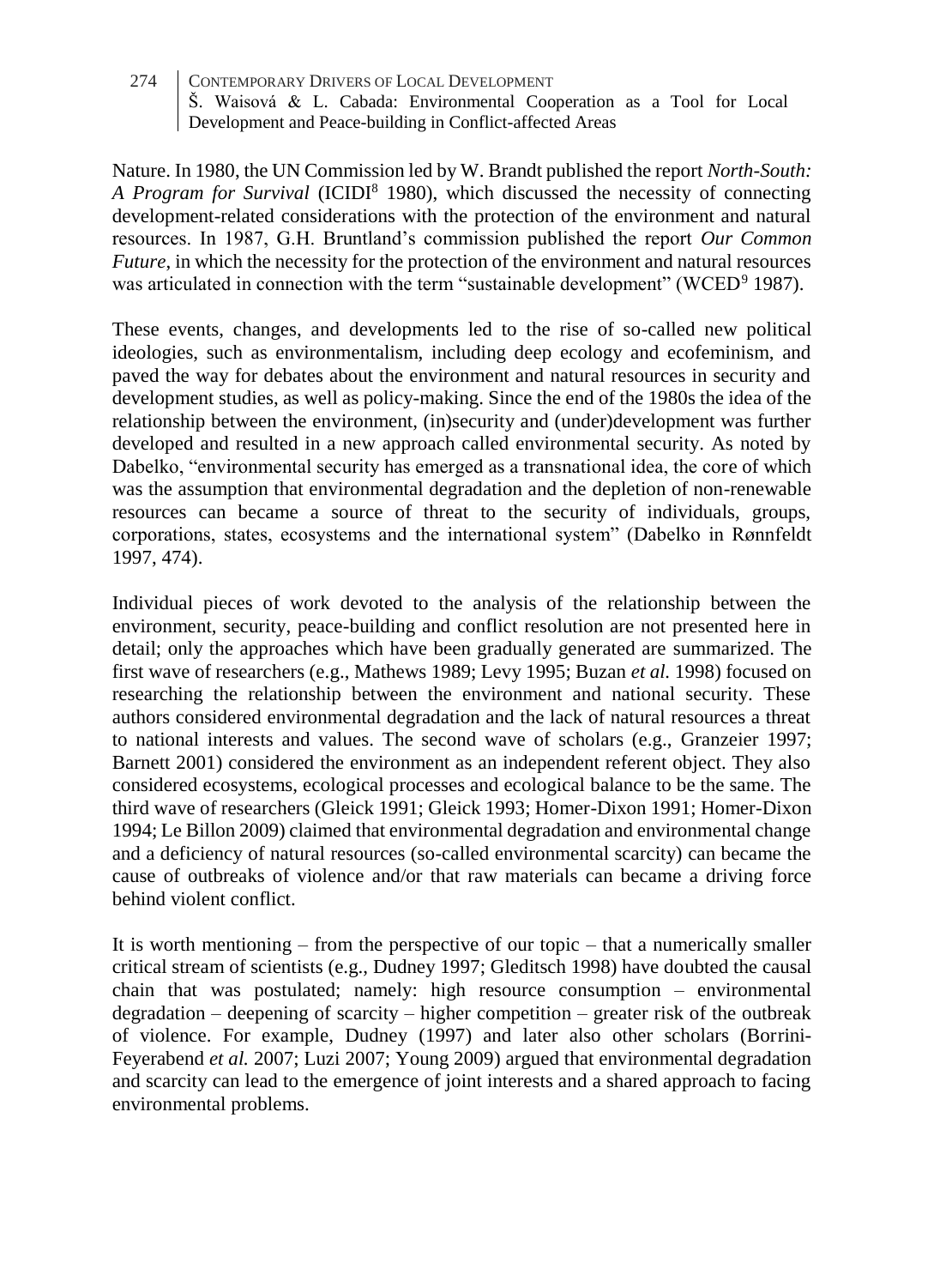Reflections on environmental scarcity and so-called conflict resources since the mid-1990s have increasingly been influenced by the debate about development – economicas well as sustainable- (see Collier *et al.* 2003; World Bank 2011). This development approach has been called the security–development nexus and is directly associated with the establishment of the human security concept at the UN. It was mainly the UNDP which advocated the concept of human security, including so-called "Freedom from Fear" (protection of the individual against political threats) and "Freedom from Want". Freedom from Want is outlined in UNDP documents as the interconnection of individual security and the chance for individual sustainable development, which also includes environmental security (UNDP 1994, 25). Environmental security is defined as the protection of the individual against the degradation of local ecosystems and global ecological changes (UNDP 1994, 28–29). The importance and relevance of these themes in practice have been advocated by those who have pointed out the increase in environmental migration and the number of environmental refugees (for example, Westing 1992).

In the mid-1990s, it was not only the academic world that was engaged with the issue of the rise in environmental problems and the need to jointly manage degradation/environmental change, underdevelopment and insecurities. At least five important initiatives emerged with a focus on the environment, development and security nexus: 1. Reducing Emissions from Deforestation and Forest Degradation (REDD+); 2. the Clean Development Mechanism (CDM); 3. the Global Environmental Facility (GEF); 4. the Green Climate Fund (GCF); and, 5. UNEP's Crisis Management Branch. REDD+ seeks to compensate countries for making emission reductions through reducing deforestation. The CDM allows agents in developed countries to purchase emission reductions in developing countries in the hope of simultaneously reducing emissions and spurring sustainable development. GEF, the World Bank framework, is a more traditional aid vehicle that provides a package of grant funding and technical assistance. The GCF emerged as a major initiative for facilitating financial flows from developed to developing countries to meet climate-related challenges (Arndt and Tarp 2017). UNEP's Crisis Management Branch conducts field-based assessments, works to reduce the risk of disaster, and promotes environmental cooperation for peace-building, among other activities (UN Environment 2019).

During the following decade, researchers engaged in the study of conflict elaborated the relationship between the environment and natural resources on the one hand, and the causes, courses and conflict resolution on the other, into a multidimensional and complex field, in which four wide streams can be identified. The first stream (for example, Homer-Dixon 1991 and 1994) has worked further with the concept of environmental scarcity and enriched it with ideas about demographic growth, climate change and water wars, claiming that environmental degradation and a deficiency of natural resources and raw materials reduces the adaptive capacity of societies and encourages outbreaks of violence.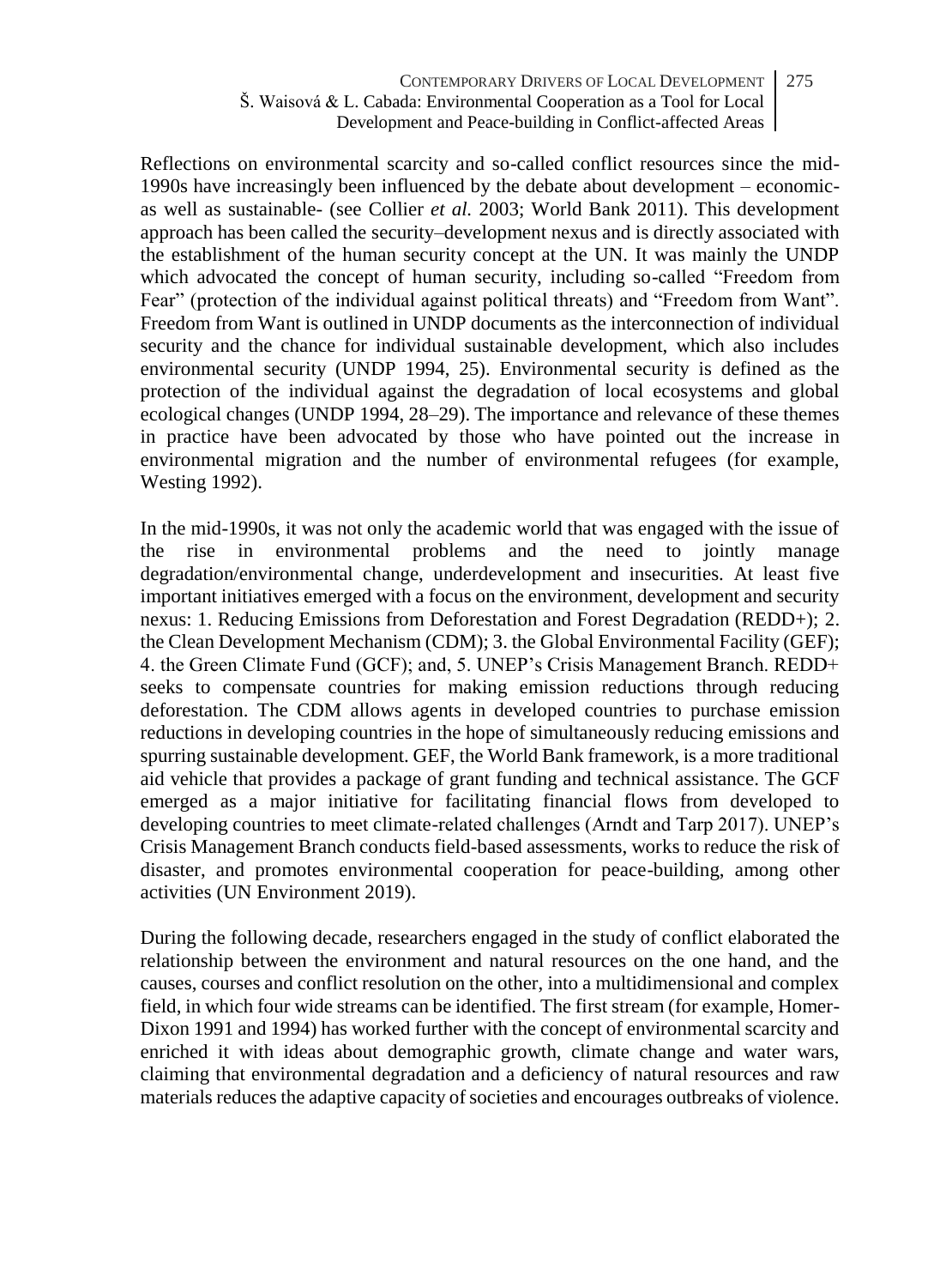The second stream believes that natural resources and raw materials can serve to prolong conflicts as they enable combatants to obtain resources for warfare (compare with the debate about so-called blood diamonds; de Koning 2008). Representatives of the third stream argue that unequal access to resources, denial of access to resources, or insufficient compensation to local communities whose resources are consumed can cause a sense of grievance that becomes the root of violence (Collier and Hoeffler 2004).

The above-mentioned streams gave rise to the fourth one (Brock 1991; Conca and Dabelko 2002; Dabelko 2006; Rustad *et al.* 2012), which comes to the conclusion that the transformation and resolution of conflicts, post-conflict reconstruction and development assistance must take into consideration environmental changes and natural resources.

Some scholars and policy-makers go even further, stating that environmental issues go beyond politics; that it is apparent that unilateral approaches to environmental protection or environmental change solve nothing and that environmental matters have the potential to catalyse cooperation. Significant optimism is created by studies undertaken by Aaron Wolf (1997) who presents evidence that states that share water resources tend to cooperate rather than come into conflict.

The fourth stream consolidated around the year 2000, when a number of studies were published (Matthew *et al.* 2002; Conca and Dabelko 2002) that described the peacebuilding and development impact of environmental cooperation, and it was also at this time that this idea became established in important international organizations – in particular, the UNEP (see above), OSCE, UNDP and World Bank. It was also at this time when UNEP introduced a new framework for the evaluation of the environmental situation of particular countries or regions to grasp the nexus between environmental sustainability, natural resources, development and security, and to enable the prioritization of needs and the adjustment of policies. Consequently, terms like "greening development assistance," "environmental governance," and "greening the blue helmets" emerged.

# **3 Environmental assessment: The nexus between environmental sustainability, development and peace-building**

A rise in the importance of environmental issues in politics and security was evident during the late 1980s, strengthened by several international events in the first half of the 1990s. The Chernobyl nuclear power plant accident, a series of chemical-related incidents in East European countries, rising water scarcity in Central Asia, and several oil tanker collisions and the related contamination of extensive areas of ocean by  $\delta$  – to name a few incidents only – confirmed that environmental degradation and sustainability should be the top international priorities and require a coordinated international approach.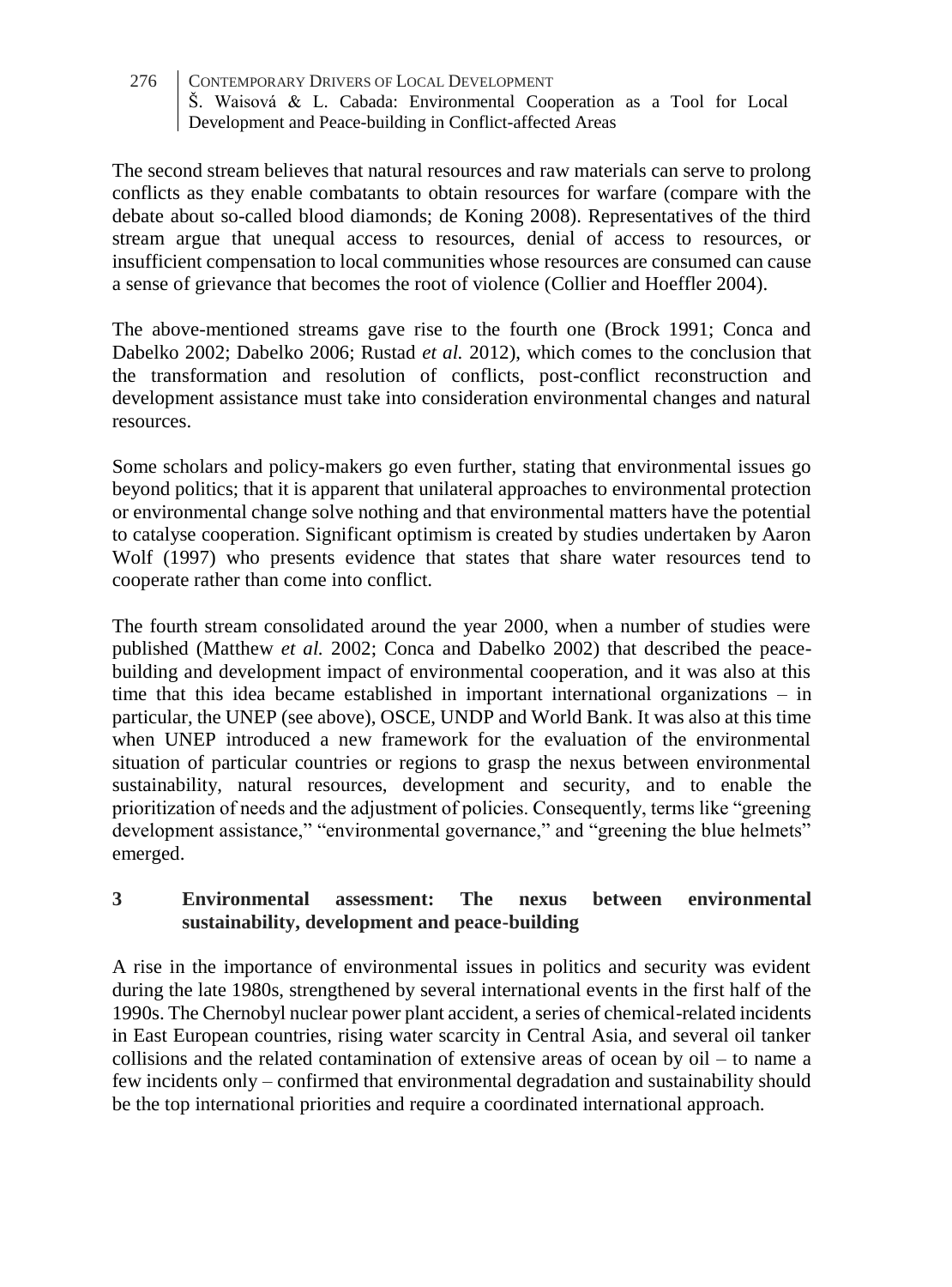It was also crystal clear that environmental degradation progresses faster in poor and developing countries which do not have sufficient resources, technical skills and human capital to face such problems. A number of weak, poor, or post-conflict countries have not been able to conduct environmental assessments at all or to implement systematic environmental policy; either the national authorities lack the scientific expertise or operational capacity to conduct environmental assessments, or there have been serious security problems in the region and the necessary conditions for conducting field research and collecting evidence for environmental assessments have been lacking.

In response, several international bodies have accepted a new approach in an effort to assist countries to cope with environmental problems. The UNDP,<sup>10</sup> UNEP, European Union, World Bank, OSCE and even NATO have introduced new environmental frameworks and initiatives. A series of internationally coordinated programs and platforms have progressively integrated environmental issues into development projects and security topics. As an example, the programme "Environmental-Security Initiative" (ENVSEC) reflects on the interrelated challenges of environmental sustainability, development and security in Central Asia and Eastern post-soviet Europe. ENVSEC has been supported since 2010 by the Regional Environmental Center, NATO, UNDP, UNEP and OSCE.<sup>11</sup> While this initiative is only of regional scope, other international initiatives and support mechanisms have been established (such as the Global Environmental Facility, as mentioned above).

The most problematic issue was how to approach the multi-disciplinarity of the nexus between environmental sustainability, underdevelopment and security, and how to translate these issues into practical policies. Based on these problems and needs, UNEP introduced a framework called "Environmental Impact Assessment" which developed into "the process by which the consequences and effects of natural processes and human activities upon the environment are estimated, evaluated or predicted" in less than one decade (UNEP 2015, 4). In reality, Environmental Impact Assessment (hereafter, EIA) is a toolbox that enables the scrutiny and evaluation of a plethora of interconnected issues and problems, and offers an opportunity to suggest priorities and solutions. It is sciencebased approach to collecting evidence for improving policy making.

Based on the experiences, lessons learned, and needs of the affected countries, UNEP has developed many different types of environmental assessment methodologies. These include Integrated Environmental Assessment, Ecosystem Assessment, Environmental Valuation Assessments, Flash Environmental Assessment and Post-conflict Environmental Assessment, to name just a few. The particular assessments differ in terms of the scale of evaluation and according to the trends, processes and issues under evaluation (see Table 2). While this chapter particularly concentrates on the possibility of using environmental cooperation as a tool for development and peace-building, the primary focus here is Post-conflict Environmental Assessment.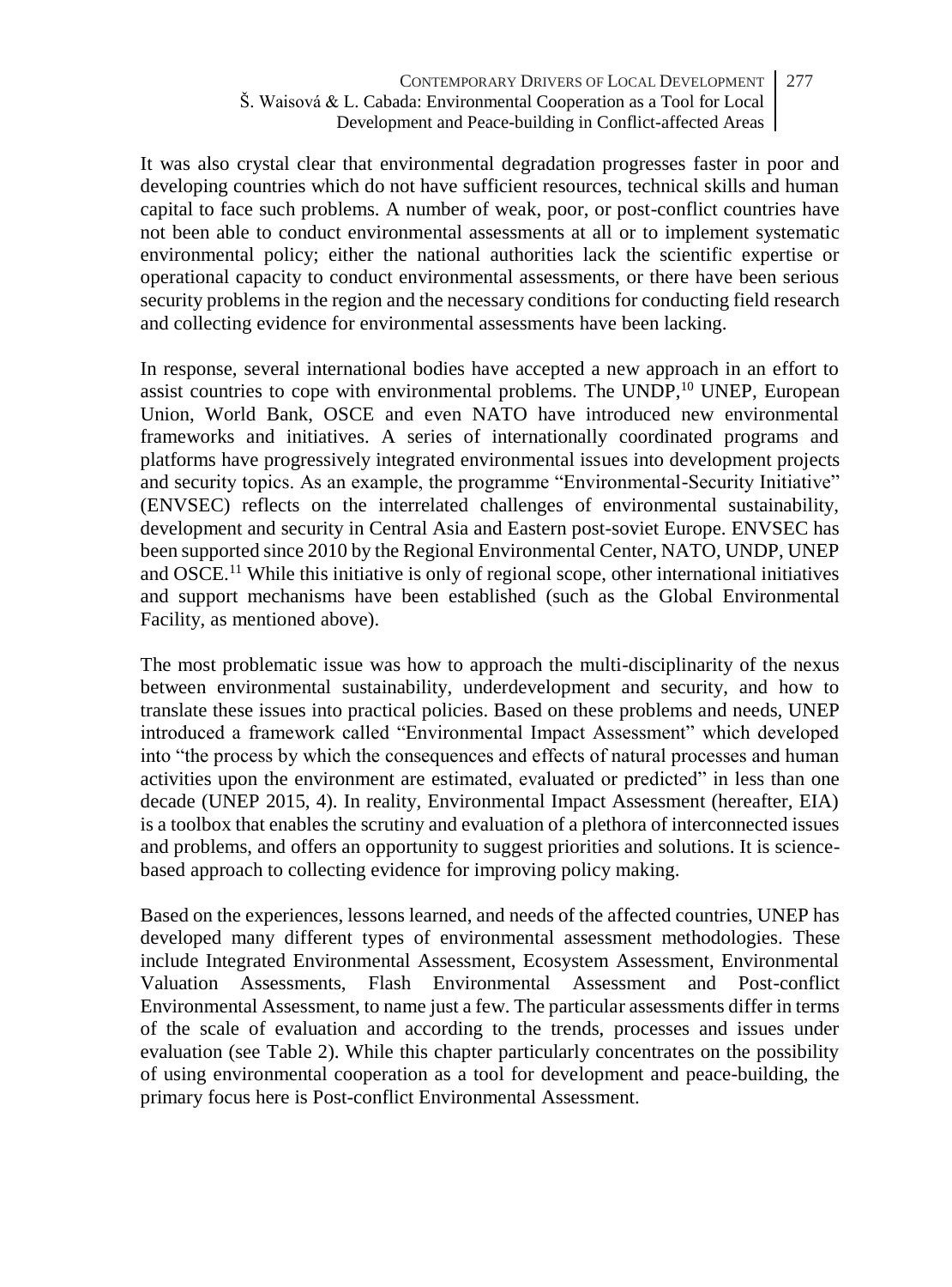| Table 2: | Types of UNEP environmental assessments (random sample) |  |  |  |
|----------|---------------------------------------------------------|--|--|--|
|----------|---------------------------------------------------------|--|--|--|

| <b>Type</b>                                                                 | <b>Scale</b><br>assessme<br>nt          | <b>General information</b>                                                                                                                                                                                                                                                                                                  |
|-----------------------------------------------------------------------------|-----------------------------------------|-----------------------------------------------------------------------------------------------------------------------------------------------------------------------------------------------------------------------------------------------------------------------------------------------------------------------------|
| <b>Integrated</b><br><b>Environmental</b><br>Assessment                     | Global<br>Regional<br>National<br>Local | Interdisciplinary; aims to identify, analyse and appraise<br>all relevant natural and human processes and their<br>interactions which determine both the current and future<br>state of environmental quality and resources; integrates<br>social, economic and environmental issues.                                       |
| <b>Ecosystem Assessment</b>                                                 | Global<br>Regional<br>National<br>Local | Evaluates the consequences of ecosystem change on<br>human well-being, which provides the scientific basis<br>for the actions needed to enhance the conservation and<br>sustainable use of those systems and their contribution<br>to human well-being.                                                                     |
| <b>Risk Assessment</b>                                                      | Global<br>Regional<br>National<br>Local | Intended to calculate or estimate the risk to a given target<br>system, region, state or population, including the<br>identification of attendant uncertainties or particular<br>agents; involves steps to determine needs and gaps,<br>hazards, and vulnerability.                                                         |
| <b>Vulnerability</b><br><b>Assessment - climate</b><br>change and disasters | Global<br>Local                         | Focuses on climate change and disasters; aimed at<br>fostering understanding of the impacts, risks, and<br>hazards associated with adverse effects brought about<br>climate change, natural hazards, and disasters, combined<br>with economic, social and environmental factors that<br>increase or decrease vulnerability. |
| <b>Post-conflict</b><br><b>Environmental</b><br><b>Assessment</b>           | National<br>Local                       | Aims to identify, evaluate, and respond to critical<br>environmental issues to identify environmental risks,<br>during or immediately following conflict situation;<br>provides information on social and economic impacts<br>associated with the use of natural resources.                                                 |
| <b>Thematic Assessment</b>                                                  | Global<br>Regional<br>National<br>Local | Focuses on a specific theme, e.g. water, air, biodiversity,<br>cities, land, etc.                                                                                                                                                                                                                                           |
| <b>Environmental</b><br><b>Impact Assessment</b>                            | National<br>Local                       | <b>Seeks</b><br>identify<br>and<br>evaluate the potential<br>to<br>environmental consequences, impacts and effects of a<br>proposed development project in order to minimize,<br>mitigate or eliminate any adverse potential impacts.                                                                                       |

Source: Authors' construction based on UNEP (2004; 2015).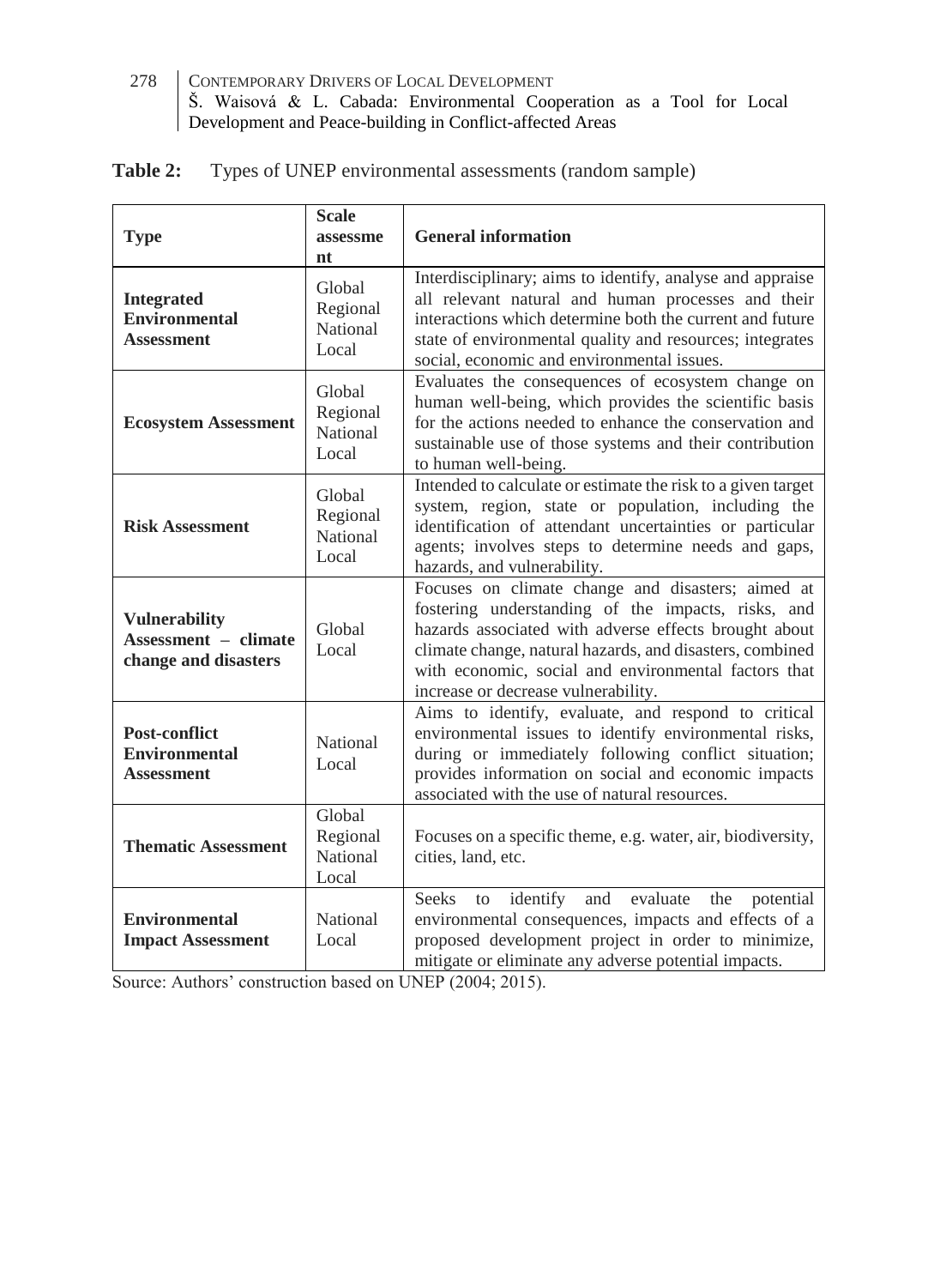### **4 Post-conflict environmental assessment**

Natural resources are key to the peace process and development because they often underpin other peace-building and development sectors. From water for drinking and agriculture to forests and wetlands that support livelihoods to high-value natural resources such as timber, coltan and copper that can kick-start economic growth and become an engine for recovery and development, how natural resources are used and how environmental degradation or protection are approached influence development and peace-building endeavors. As evidence from the field shows (e.g. from South Sudan, Darfur, Virunga National Park in the DRC or the Emerald Triangle between Laos, Cambodia and Thailand; more see Waisová 2017), deficiencies in the management of natural resources and in environmental governance and the absence of environmental cooperation are some of the most common sources of underdevelopment and of local unrest and conflict (see also Chart1).

Since 1999, UNEP has offered tailored technical expertise for conducting post-conflict environmental assessments in response to increasing civilian conflict and the environmental degradation and looting of resources that is interconnected with these conflicts. The goal of this activity has been to detect and analyse the environmental drivers of conflicts and the impact of such conflicts on the environment and to suggest solutions for stopping environmental issues becoming conflict drivers or creating victims in the future. UNEP's initiatives in this area of issues and their efforts to intervene in policy making to mitigate environmental degradation, environmental threats such as deforestation or acid rains and the underdevelopment nexus are based on wide-ranging cooperation with academia.<sup>12</sup>

The first Post-conflict Environmental Assessments (hereafter, PCNA) were carried out in 1999 shortly after the Serbia–Kosovo conflict, when the bombing of industrial sites, military bases and public infrastructure raised concern about a potential environmental catastrophe (particularly water and air pollution) resulting from the release of toxic chemicals. UNEP's Crisis Management Branch was officially established in 1999, followed by, in 2001, the UNEP's Post-conflict Environmental Assessment Unit. Since then, more than twenty PCNAs have been written and introduced: e.g. for Lebanon, Iraq, Afghanistan, Sudan and Liberia. PCNAs represent the vision of the nexus between environmental sustainability, development and security, whose goal is to help with collecting scientific evidence about the nexus of these three areas of issues in the field, evaluating data, and suggesting solutions with the aim of supporting environmental sustainability. Moreover, they are designed to enable a form of local development that is also based on the use of local and regional environmental resources, and all this by maintaining peace and security in the long-term.

Development efforts and economic growth such as the rapid (re)construction of infrastructure or booms in the extraction industry and efforts to strengthen food security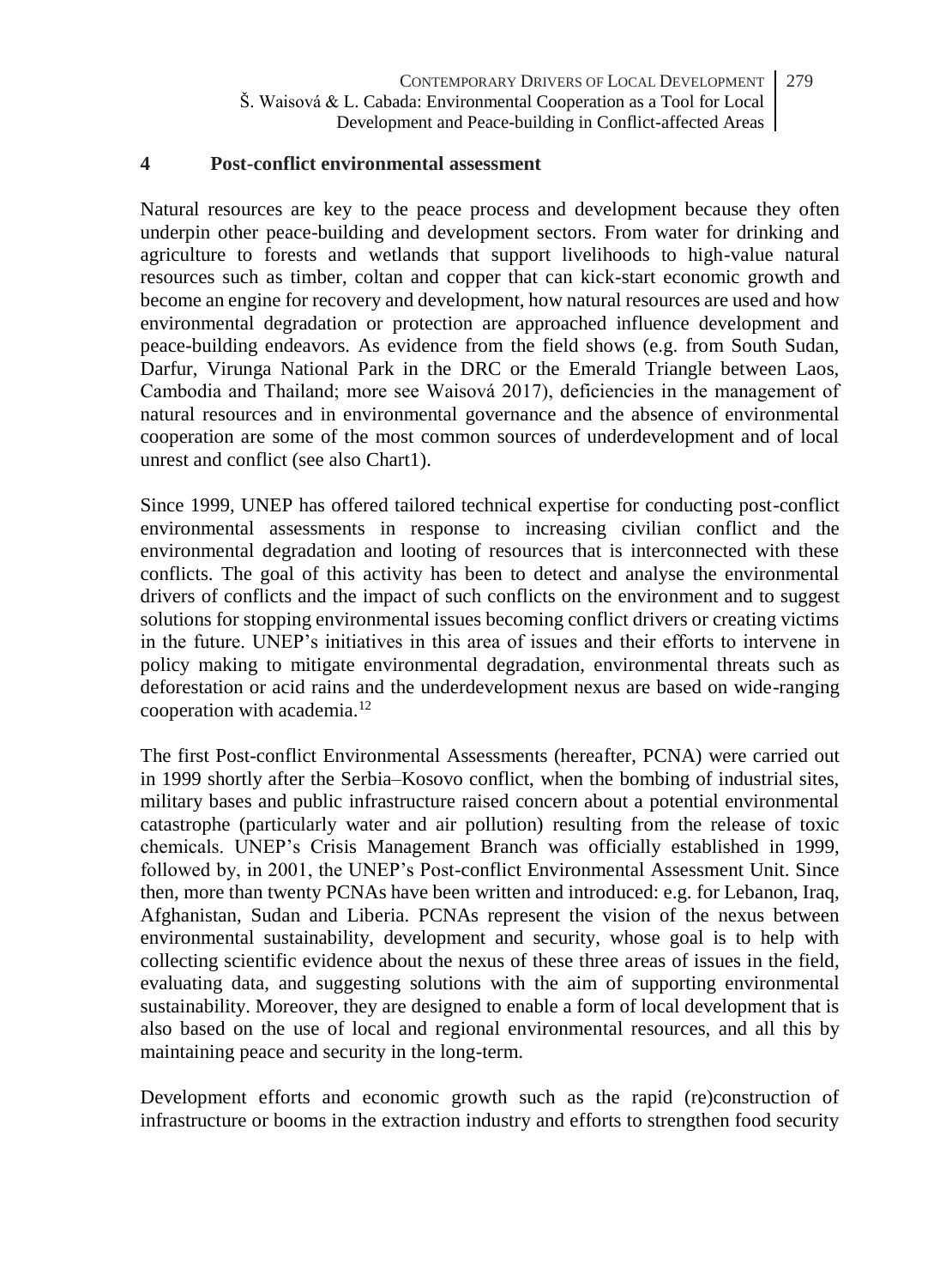for a rising population can sharply contrast with the goals of environmental protection and sustainability. This has been experienced in many countries and regions (e.g., coastal China, Romania, Nigeria and Angola). PCNAs are designed to responsibly evaluate the nexus between environmental sustainability and the chance for development and security, and to propose appropriate strategies for enabling long-term development and the positive interplay of all three sectors.

Scrutiny of the existing PCNAs (e.g. Afghanistan (UNEP 2003), Albania (UNEP 2000), Sudan (UNEP 2007), Côte d'Ivoire (UNEP 2015)) shows that the PCNAs aim to develop the whole-of-government approach based on transparent and good governance, to make all three goals – environmental sustainability, security and development – compatible, and to capitalize on the linkages between environment, peace-building and conflict prevention. All assessments also clearly indicate that adequately reacting to the interdependence between environmental sustainability, security and development requires the coordinated and integrated approach of domestic and international bodies, including non-governmental organizations and development agencies.

### **5 Summary and conclusions**

Scientific knowledge, as well as lessons learned from the field, offer evidence that interdependence exists between the state of the environment, underdevelopment and poverty, and the security situation. Rash projects that take into consideration only one area of issues may have extensive and irreversible effects on other areas, and in some cases might even create local unrest and conflict. Although development projects such as large dams, hydroelectric power stations and high-voltage power networks increase the production of electricity, reduce the number of blackouts and enable industrial development, they may also irretrievably change the landscape (e.g. annihilate wetlands and destroy rain forests), eradicate endemic species, increase CO2 emissions and also force the resettlement of local populations, changing not only the lifestyles of local communities, but also ethnic and religious maps.

The rise of knowledge about the interdependence between the state of the environment, access to natural resources and the development and security situation have resulted in innovative approaches in science as well as policy making. Numerous scientists have suggested that environmental scarcity and the need for sustainability should not be a source of conflict but rather a source of cooperation, arguing that environmental issues must be dealt with in coordinated ways; in other words, a unilateral approach has only negligible effects. Environmental cooperation is thus needed. Environmental cooperation may be the bridge between conflict communities and the way to strengthen development, as well as security. These ideas have been widely reflected in international politics. Since the end of the 1990s an increasing number of frameworks, initiatives and projects have been implemented that have operationalized the nexus between environment, development and security. Environmental assessment has emerged as a practical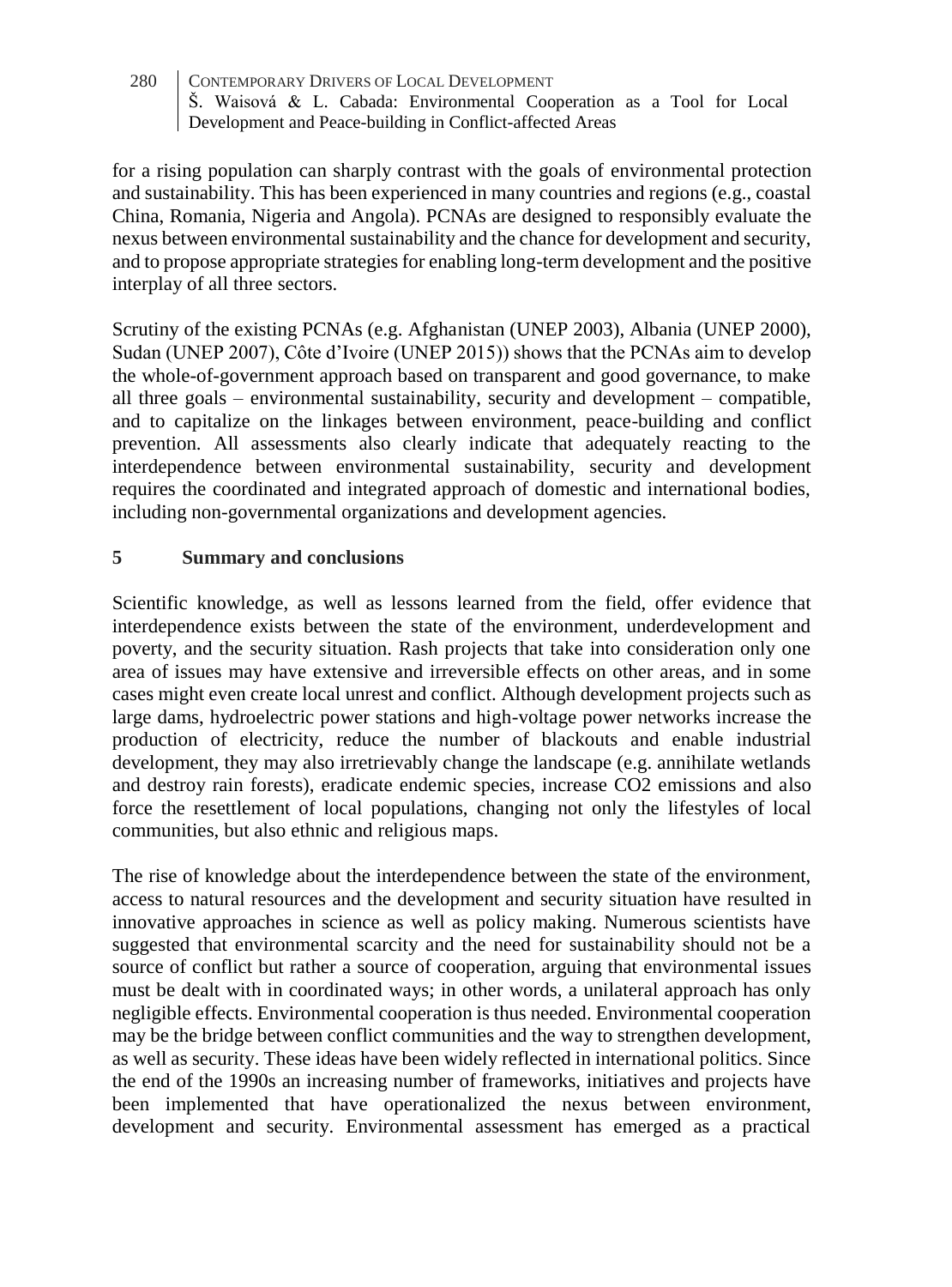methodology and practice of evaluating this nexus and its effects in particular issue areas and policies.

The pioneer of this approach has been UNEP, which, based on needs and on lessons learned, has established several types of assessment mechanisms. Post-Conflict Environmental Assessment is the mechanism specifically designed for use in parallel with peace-building, development and environmental sustainability efforts. This mechanism has already been used in more than twenty countries; assessments have been introduced for Sudan, Afghanistan, Bosnia and Lebanon, to name just a few. These assessments indicated that good and transparent environmental governance and cooperation about environmental issues are prerequisites for development as well as security in the long-term, and that there will be no environmental sustainability without a sensitive approach to development and the careful maintenance of peace.

### **Notes:**

 $1$  UNEP (the United Nations Environment Programme) is an agency of the United Nations which coordinates the organization's environmental activities and assists developing countries to implement environmentally sound policies and practice.

 $1$  Coltan is a metallic ore, the base material of tantalum which is widely used in the manufacture of batteries for electric cars, capacitors, and other electronic products.<br><sup>2</sup> **IDEP** (2019) "Environmental Cooperation for Pea

<sup>2</sup> UNEP (2019): "Environmental Cooperation for Peacebuilding". Available at: <http://web.unep.org/regions/rolac/environmental-cooperation-peacebuilding> (15 March, 2019).

<sup>3</sup> OSCE: The Organization for Security and Co-operation in Europe is the world's largest securityoriented intergovernmental organization. Its mandate includes issues such as arms control, the promotion of human rights, freedom of the press, and fair elections.

<sup>4</sup> NATO: The North Atlantic Treaty Organization, also called the North Atlantic Alliance, is an intergovernmental military alliance between 29 North American and European countries.

<sup>5</sup> ADB: The African Development Bank Group or *Banque Africaine de Développement* is a multilateral development finance institution.

<sup>6</sup> GMS CEP: The Greater Mekong Subregion Core Environment Program.

7 IUCN: International Union for Conservation of Nature.

8 ICIDI: Independent Commission on International Development Issues.

<sup>9</sup> WCED: World Commission on Environment and Development.

<sup>10</sup> UNDP: United Nations Development Programme.

<sup>11</sup> For more, se[e http://www.envsec.org](http://www.envsec.org/) (15 March, 2019).

<sup>12</sup> See above, and also https://environmentalpeacebuilding.org/about/ (15 March, 2019).

### **References:**

*African Development Bank (ADB)* (2019), available at: https://www.afdb.org/en/ (March 15, 2019).

Arndt, C. & Tarp, F. (2017) Aid, Environment and Climate Change, *Review of Development Economics,* 21(2),pp. 285–303.

Barnett, J. (2001) *The Meaning of Environmental Security: Ecological Politics and Policy in the New Security Era* (London: Zed Books).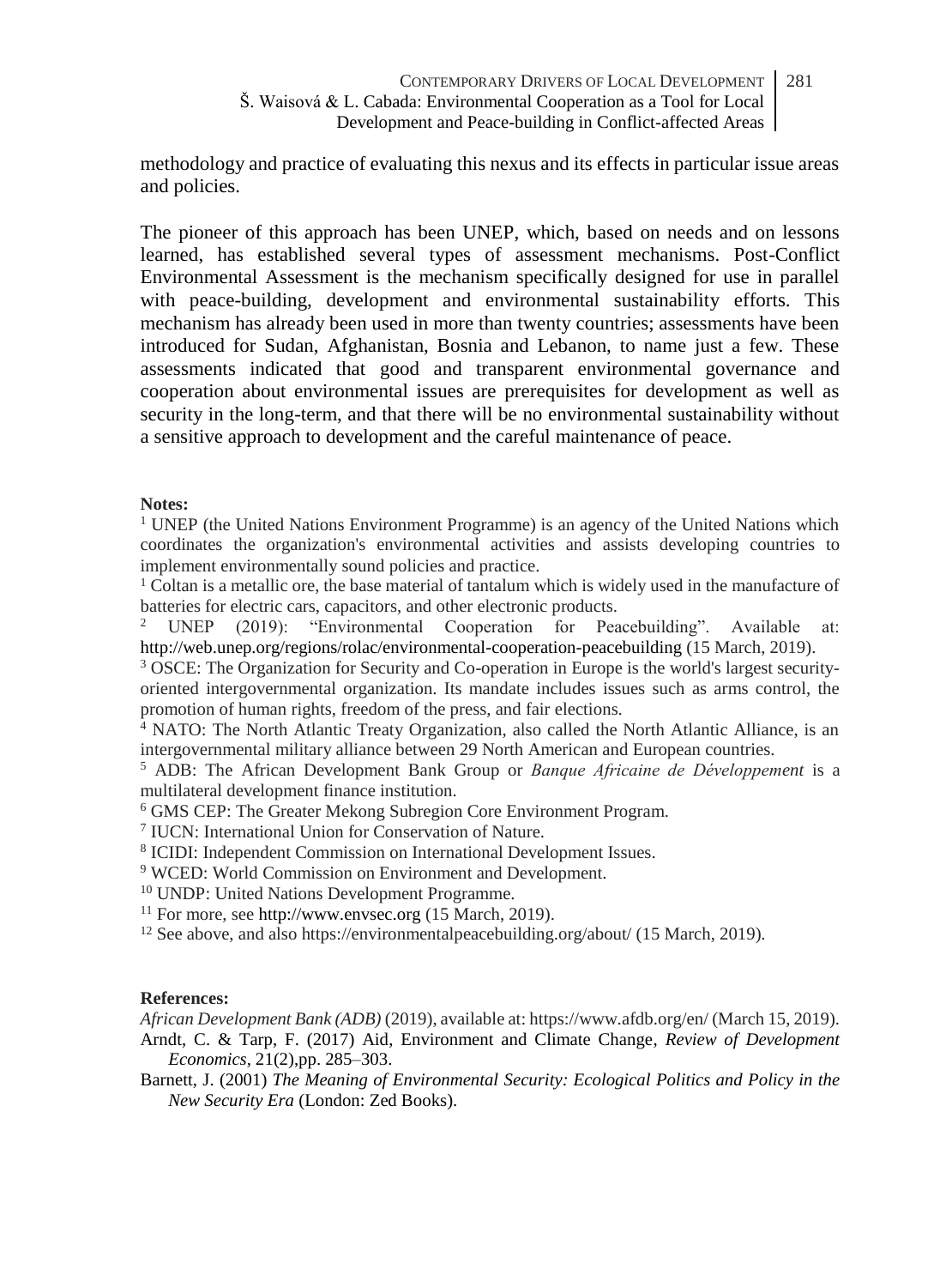- 282 CONTEMPORARY DRIVERS OF LOCAL DEVELOPMENT Š. Waisová & L. Cabada: Environmental Cooperation as a Tool for Local Development and Peace-building in Conflict-affected Areas
- Borrini-Feyerabend, G., Farvar, T. M. , Nguinguiri, J. C. & Ndangan, V. A. (2007) *Co-managment of Natural Resources. Organizing, Negotiating and Learning-by-Doing* (Heidelberg: Kasparek Verlag).
- Brock, L. (1991) Peace through Parks: The Environment on the Peace Research Agenda, *Journal of Peace Research,* 24(7), pp. 407–423.
- Brown, H. (1954) The Challenge of Man´s Future, *Engineering and Science,* February, pp. 16–36.
- Buzan, B., Waever, O. & De Wilde, J. (1998) *Security. A New Framework for Analysis* (Boulder: Lynne Rienner).
- Cabada, L. & Waisová, Š. (2018) Environmental Cooperation as the Instrument of Conflict Tranformation in East Asia, *Journal of Comparative Politics,* 11(2), pp. 4–17.
- Collier, P. & Hoeffler, A. (2004) Greed and grievance in civil war, *Oxford Economic Papers,* 56(4), pp. 563–595.
- Collier, P., Elliot, L., Hegre, H., Hoeffler, A., Reynal-Querol, M. & Sambanis, N. (2003) *Breaking the Conflict Trap. Civil War and Development Policy* (Oxford: Oxford University Press).
- Conca, K. & Dabelko, G. D. (eds) (2002) *Environmental Peacemaking* (Washington, D.C.: Woodrow Wilson International Center for Scholars).
- Dabelko, G. D. (2006) *From Threat to Opportunity: Exploiting Environmental Pathways to Peace.*  Paper presented at Environment, Peace, and Dialogue among Civilizations and Cultures, Teheran, 9–10 May.
- de Koning, R. (2008) Resource-conflict links in Sierra Leone and the Democratic Republic of the Congo, *SIPRI Insights on Peace and Security,* 2, pp. 1–18.
- Dudney, D. (1997) The Limits of Environmental Security, In: Kameniecki, S., Gonzales, G. A. & Vos, R. (eds.) *Flashpoints in Environmental Policymaking: Controversies in Achieving Sustainability* (Albany: State University of New York Press), pp. 281–310.
- *Environment and Security (ENVSEC)* (2019), available at: [http://www.envsec.org](http://www.envsec.org/) (March 15, 2019).
- *Environmental Peacebuilding* (2019), available at: https://environmentalpeacebuilding.org/about/ (March 15, 2019).
- Gleditsch, N. P. (1998) Armed Conflict and The Environment: A Critique of the Literature, *Journal of Conflict Resolution,* 35(3), pp. 381–400.
- Gleick, P. (1991) Environment and security: The clear connections, *Bulletin of the Atomic Scientist*s, 47(3), pp. 16–21.
- Gleick, P. (1993) Water and conflict, *International Security,* 18(1), pp. 79–112.
- Granzeier, M. S. (1997) Linking Environment, culture, and Security, In: Kamieniecki, S. , Gonzalez, G. A. & Vos, R. O. (eds.) *Flashpoints in Environmental Policymaking: Controversies in Achieving Sustainability* (Albany: State University of New York Press), pp. 311–334.
- *Greater Mekong Subregion Core Environment Program (GMS CEP)* (2019), available at: http://www.gms-eoc.org/the-program (March 15, 2019).
- Homer-Dixon, T. F. (1991) On the Threshold: Environmental changes as Causes of Acute Conflict, *International Security,* 16(2), pp. 76–116.
- Homer-Dixon, T. F. (1994) Environmental Scarcities and violent Conflict, *International Security,* 19(1),pp. 5–40.
- ICIDI (Independent Commission on International Development Issues) (1980) *North-South: A Programme for Survival*. The Report of the Independent Commission on International Development Issues under the Chairmanship of Willy Brandt (Cambridge, MA: MIT Press).
- IUCN (International Union for Conservation of Nature) (2013) *Transboundary Conservation in the Caucasus: Is the Time Not Yet Ripe?,* available at: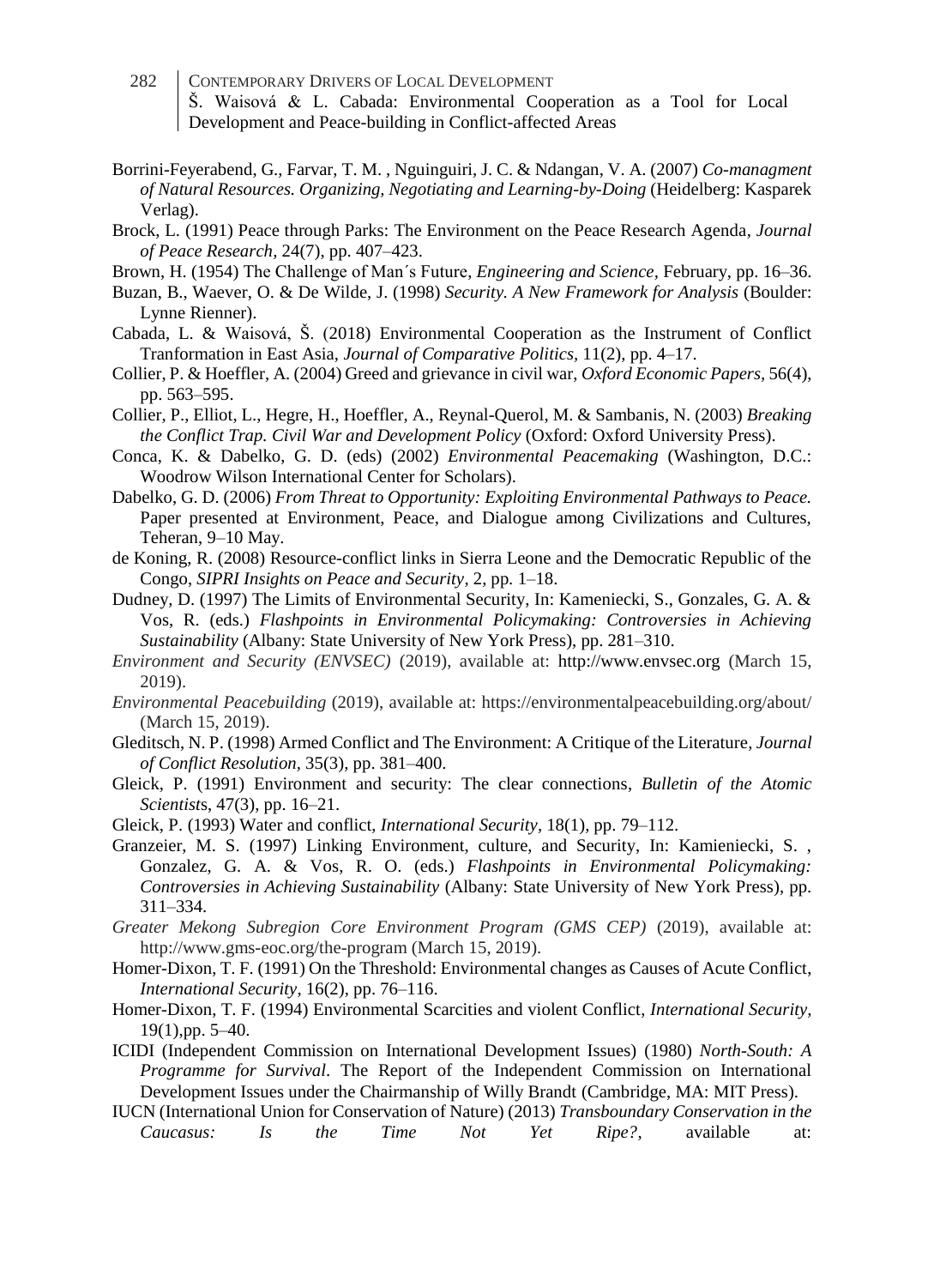https://www.iucn.org/content/transboundary-conservation-caucasus-%E2%80%93-time-notyet-ripe (March 15, 2019).

- Le Billon, P. (2009) Natural Resource Types and Conflict Termination Initiatives, *Colombia Internacional,* 70(4), pp. 9–34.
- Levy M. (1995) Is the Environment a National Security Issue?, *International Security,* 20(2), pp. 35–62.
- Luzi, S. (2007) International river basins: Management and conflict perspective, *CSS Environment and Conflict Transformation Series,* 63, pp. 1–8.
- Maas, A., Carius, A. & Wittich, A. (2013) From conflict to cooperation? Environmental cooperation as a tool for peacebuilding, In: Floyd, R. & Matthew, R. A. (eds.) *Environmental Security: Approaches and Issues* (New York: Routledge), pp. 102–120.
- MacArthur Foundation (2019) *About Us,* available at: http://www.macfound.org/about/ (March 15, 2019).
- Matthew, R., Halle, M. & Switzer, J. (eds.) (2002) *Conserving the Peace: Resources, Livelihoods and Security* (Gland: IISD/ IUCN Publication).
- Matthews, J. T. (1989) Redefining Security, *Foreign Affairs,* 68(2), pp. 162–177.
- Meadows, D. H., Meadows, D. L., Randers, J. & Behrens, W. W. [1972] (1992) *The Limits to Growth* (Washington: Potomac Associates).
- OSCE (2012) *OSCE Guide on Non-Military Confidence-Building Measures* (Vienna: OSCE), available at: http://www.osce.org/cpc/91082 (March 15, 2019).
- Rønnfeld, C. F. (1997) Three Generations of Environment and Security Research, *Journal of Peace Research,* 34(4), pp. 473–482.
- Rustad, S. A., Lujala, P. & Le Billon,P. (2012) Building or spoiling peace? Lessons from the management of high-value natural resources, In: Lujala, P. & Rustad, S. A. (eds.) *High-Value Natural Resources and Peacebuilding* (London: Earthscan), pp. 572–621.
- UN Environment (2019) *About* (Washington D.C.: United Nations), available at: https://www.unenvironment.org/explore-topics/disasters-conflicts/why-do-disasters-andconflicts-matter (March 15, 2019).
- UNDP (UN Development Programme) (1994) *Human Development Report,* available at: http://hdr.undp.org/sites/default/files/reports/255/hdr\_1994\_en\_complete\_nostats.pdf (March 15, 2019).<br>UNEP (2000)
- UNEP (2000) *UNEP Annual Report 2000,* available at: https://wedocs.unep.org/bitstream/handle/20.500.11822/7731/- UNEP%20Annual%20Report%202000-

2001350.pdf?sequence=3&amp%3BisAllowed= (March 15, 2019).

- UNEP (2003) *Afghanistan: Post-conflict environmental assessment* (Geneva: UNEP).
- UNEP (2004) *Environmental impact assessment and Strategic environmental assessment: Towards an integrated approach* (Geneva: UNEP).
- UNEP (2007) *Sudan: Post-conflict environmental assessment* (Geneva: UNEP), available at: http://post-conflict.unep.ch/publications/UNEP\_Sudan.pdf (March 15, 2019).
- UNEP (2009) *From Conflict to Peacebuilding – the Role of Natural Resources and the Environment* (Nairobi: United Nation Environmental Programme).
- UNEP (2015) *An introduction to environmental assessment* (Cambridge, UK: UNEP).
- UNEP (2019) *Environmental Cooperation for Peacebuilding*, available at: http://web.unep.org/regions/rolac/environmental-cooperation-peacebuilding (March 15, 2019).
- Van Dijck, A. (2012) *ENVSEC in the South Caucasus. An overview of projects* (Vienna: OSCE*,*  ENVSEC Initiative), available at: https://www.osce.org/eea/89301 (March 15, 2019).